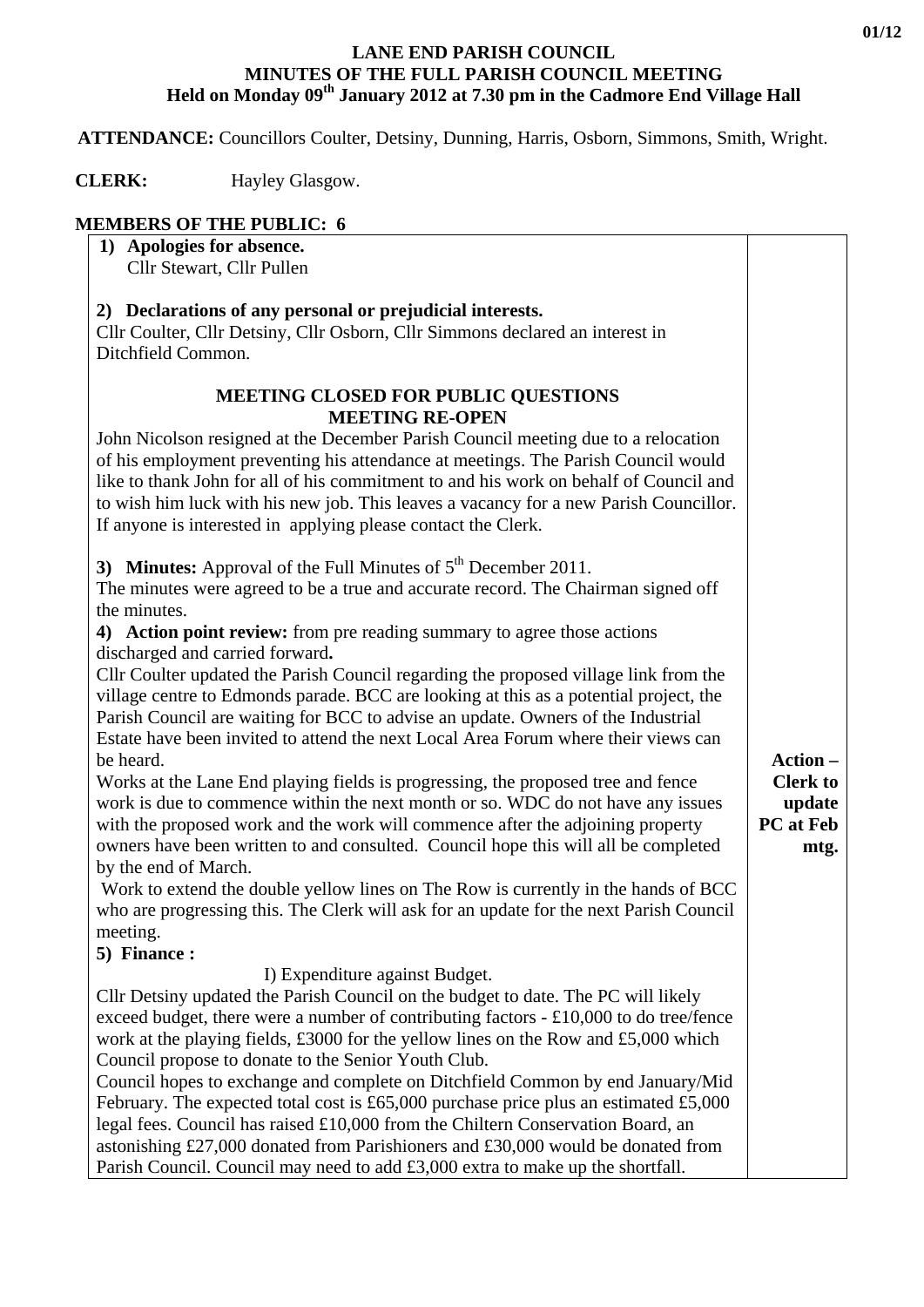| At the end of the financial year Council will be left with healthy reserves, however<br>next year Council has allowed £20,000 for progressing the link from the village<br>centre to Edmonds Parade. This will almost certainly bring the Parish Councils | 02/12                      |
|-----------------------------------------------------------------------------------------------------------------------------------------------------------------------------------------------------------------------------------------------------------|----------------------------|
| reserves back in line with those of other Parish Councils. Next year Council will have<br>to be tough on non budgeted expenditure to ensure the budget is not overspent.<br>II) Approval of payment of Accounts for December 2011.                        |                            |
| Cllr Detsiny detailed the accounts. Council approved the schedule of payments.<br>6) Ditchfield Common.                                                                                                                                                   |                            |
| Council has received the contract plan of Ditchfield Common indicating the boundary                                                                                                                                                                       |                            |
| line. Having looked at the contract plan Cllr Coulter feels there is nothing which                                                                                                                                                                        |                            |
| causes any significant concern, all the basic information is correct and what was                                                                                                                                                                         |                            |
| expected. There are a couple of boundary lines where the boundary is slightly unclear<br>which Councillors will define with the agent.                                                                                                                    |                            |
| If any Councillors would like to see the pre contract please contact the Clerk.                                                                                                                                                                           |                            |
| At the December meeting Council had agreed that it could not progress with the                                                                                                                                                                            |                            |
| proposal from the Parochial Church Council (PCC), however Council were delighted                                                                                                                                                                          |                            |
| to learn that the PCC had now made a generous donation to assist with the purchase                                                                                                                                                                        |                            |
| of Ditchfield Common and would like to thank the PCC for their very kind support.                                                                                                                                                                         |                            |
| 7) Clerks matters.                                                                                                                                                                                                                                        |                            |
| The Clerk will be due to go on maternity leave in May and her intention is to take 3                                                                                                                                                                      |                            |
| months maternity leave and then return to work. Council will need to make                                                                                                                                                                                 | Action-<br><b>Clerk to</b> |
| arrangements to cover the maternity leave. Cllr Coulter, prior to the meeting, asked if<br>the Clerk would contact a very experienced local Clerk who had previously assisted                                                                             | check                      |
| the Parish Council with temporary clerking services. The person concerned has once                                                                                                                                                                        | with                       |
| again kindly offered her services. Cllr Dunning asked if the Clerk would check with                                                                                                                                                                       | BALC.                      |
| BALC to see if any other Clerks would be interested before Council makes their final                                                                                                                                                                      | <b>Agenda</b>              |
| decision. It was agreed that the Clerk will report back at the next meeting and the                                                                                                                                                                       | for next                   |
| agenda item will be held in closed session.                                                                                                                                                                                                               | meeting -                  |
| 8) Clerk's report.                                                                                                                                                                                                                                        | closed                     |
| Councillors noted the report.                                                                                                                                                                                                                             | session.                   |
| 9) Invitations to Meetings, Correspondence & Reports received.                                                                                                                                                                                            |                            |
| Councillors noted the report.                                                                                                                                                                                                                             |                            |
| 10) Matters raised by Councillors.                                                                                                                                                                                                                        |                            |
| Cllr Harris updated Council on a recent meeting regarding the Golden Jubilee. A<br>meeting with Cllr Smith, Cllr Osborn and Cllr Harris was held to discuss potential                                                                                     |                            |
| ideas. Councillors are looking favorably at the idea of holding a community day on                                                                                                                                                                        |                            |
| 4 <sup>th</sup> June 2012. Various locations were discussed, Councillors were in favour of                                                                                                                                                                |                            |
| holding such an event at the Lane End Playing Fields which has many advantages                                                                                                                                                                            |                            |
| such the opportunity to promote the idea that the playing fields are available for all                                                                                                                                                                    |                            |
| and are there to be used an a asset for the whole community. LESA would benefit                                                                                                                                                                           | Action-                    |
| from operating a bar on the day and stall holders would not be charged any fee to set                                                                                                                                                                     | <b>Clerk to</b>            |
| up their stalls which would mean they are able to keep 100% of their profits.                                                                                                                                                                             | write to                   |
| Council would ask the local Schools to get involved with the lighting of the proposed                                                                                                                                                                     | <b>Sir</b>                 |
| beacon and singing at the event. Councillor Harris asked Councillors if anyone has<br>any suggestions to advise him accordingly. Council were wholly in favour of the                                                                                     | <b>Dashwood</b><br>and the |
| event and the ideas proposed.                                                                                                                                                                                                                             | WI.                        |
| Cllr Osborn informed Council of a coffee morning for Lane End / Cadmore End                                                                                                                                                                               |                            |
| residents at Wycombe library on 25 <sup>th</sup> January 2012.                                                                                                                                                                                            |                            |
|                                                                                                                                                                                                                                                           |                            |
| Cllr Osborn asked if the Clerk can write to Sir Dashwood about the state of the land                                                                                                                                                                      |                            |
| next to Foundary Cottage since the builders have left.                                                                                                                                                                                                    |                            |
| Cllr Smith asked if the Clerk can write a letter of thanks to the WI for donating                                                                                                                                                                         |                            |
| money towards the Christmas in the Village event.                                                                                                                                                                                                         |                            |